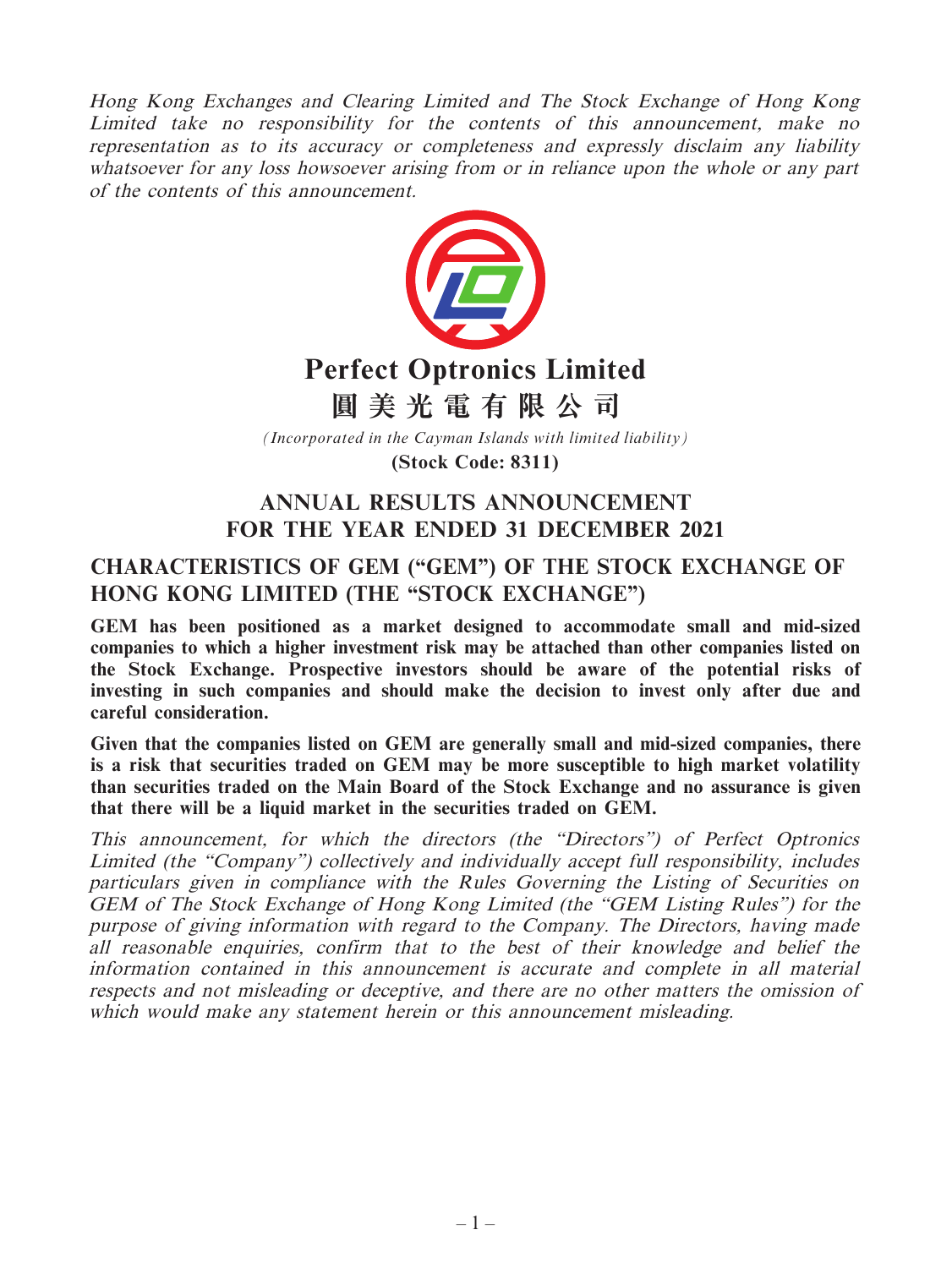# **FINANCIAL HIGHLIGHTS**

- Revenue for the year ended 31 December 2021 (the "Year") amounted to approximately HK\$528.4 million, representing an increase of approximately HK\$321.4 million as compared with that of approximately HK\$207.0 million in 2020.
- Loss attributable to equity holders of the Company for the Year amounted to approximately HK\$43.9 million, representing an increase in loss of approximately HK\$27.0 million as compared with the loss for 2020 of approximately HK\$16.9 million.
- The board of directors of the Company (the "Board") does not recommend declaring any final dividend for the Year.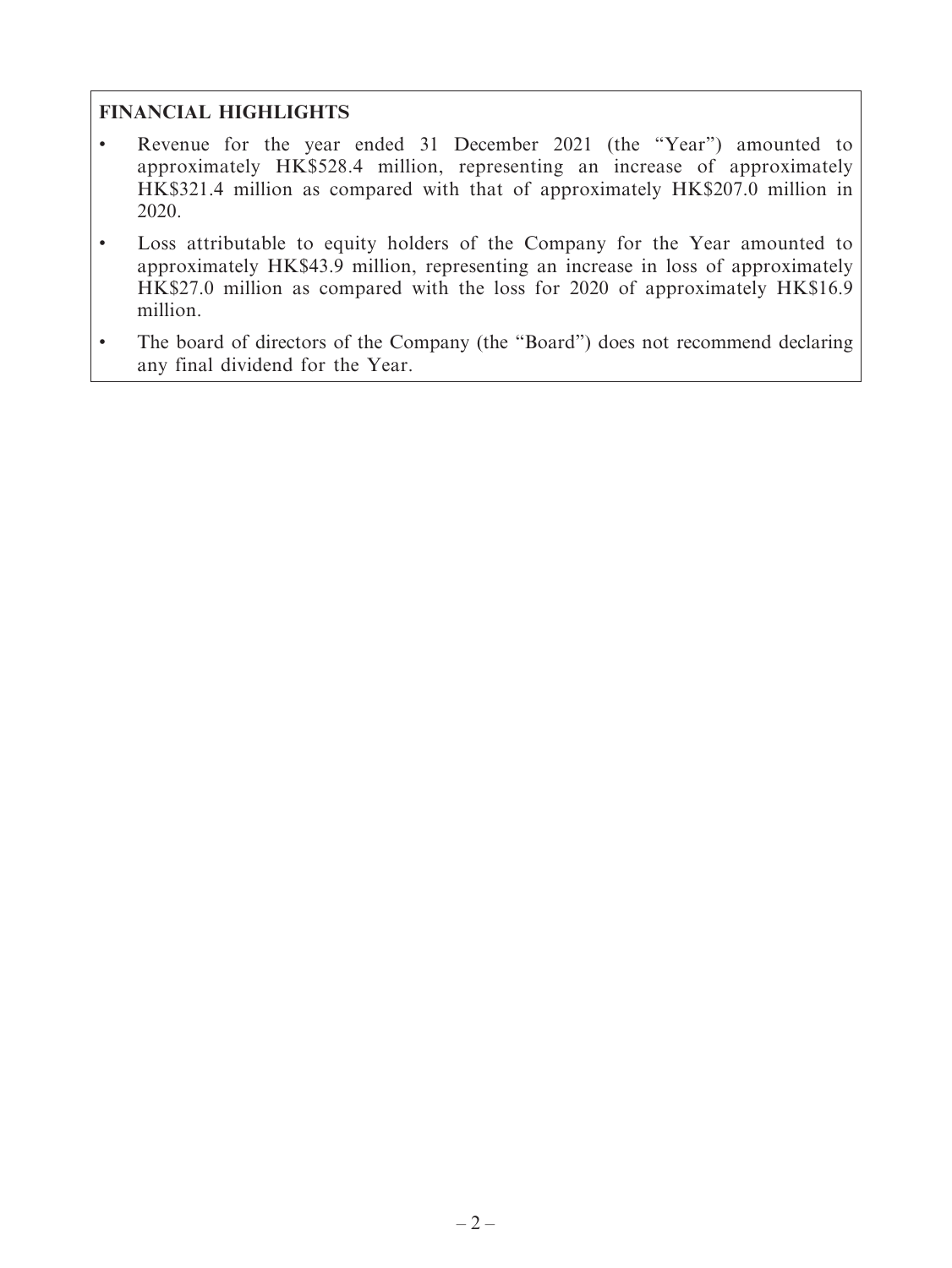#### **RESULTS**

The Board announces the audited consolidated results of the Company and its subsidiaries (collectively, the "Group") for the Year, together with the comparative figures for the previous year as follows:

### **CONSOLIDATED STATEMENT OF COMPREHENSIVE INCOME**

For the year ended 31 December 2021

|                                                                                                                                                                   | <b>Note</b>    | 2021<br><b>HK\$'000</b>                                  | 2020<br><b>HK\$'000</b>                               |
|-------------------------------------------------------------------------------------------------------------------------------------------------------------------|----------------|----------------------------------------------------------|-------------------------------------------------------|
| <b>Revenue</b><br>Cost of sales                                                                                                                                   | $\overline{4}$ | 528,350<br>(510, 795)                                    | 206,973<br>(189, 869)                                 |
| <b>Gross profit</b><br>Other (losses)/gains, net<br>Distribution and selling expenses<br>General and administrative expenses<br>Research and development expenses | 5              | 17,555<br>(19, 486)<br>(15, 843)<br>(25, 472)<br>(1,301) | 17,104<br>3,256<br>(10, 119)<br>(26, 747)<br>(1, 394) |
| <b>Operating loss</b><br>Finance income<br>Finance costs                                                                                                          |                | (44, 547)<br>36<br>(496)                                 | (17,900)<br>31<br>(678)                               |
| Finance costs, net                                                                                                                                                |                | (460)                                                    | (647)                                                 |
| Loss before income tax<br>Income tax (expense)/credit                                                                                                             | 6<br>7         | (45,007)<br>(79)                                         | (18, 547)<br>17                                       |
| Loss for the year                                                                                                                                                 |                | (45,086)                                                 | (18, 530)                                             |
| Other comprehensive income/(loss):<br>Item that may be subsequently reclassified to income<br>statement<br>Currency translation differences                       |                | 53                                                       | 86                                                    |
| Item that will not be subsequently reclassified to income<br>statement<br>Change in value of financial asset at fair value through<br>other comprehensive income  |                | (224)                                                    | (797)                                                 |
| Total comprehensive loss for the year                                                                                                                             |                | (45, 257)                                                | (19,241)                                              |
| Loss for the year attributable to:<br>Equity holders of the Company<br>Non-controlling interests                                                                  |                | (43, 857)<br>(1,229)                                     | (16,883)<br>(1,647)                                   |
|                                                                                                                                                                   |                | (45,086)                                                 | (18, 530)                                             |
| Total comprehensive loss for the year attributable to:<br>Equity holders of the Company<br>Non-controlling interests                                              |                | (44, 051)<br>(1,206)                                     | (17,586)<br>(1,655)                                   |
|                                                                                                                                                                   |                | (45, 257)                                                | (19,241)                                              |
| Basic and diluted loss per share                                                                                                                                  | 8              | $HK(2.96)$ cents $HK(1.14)$ cents                        |                                                       |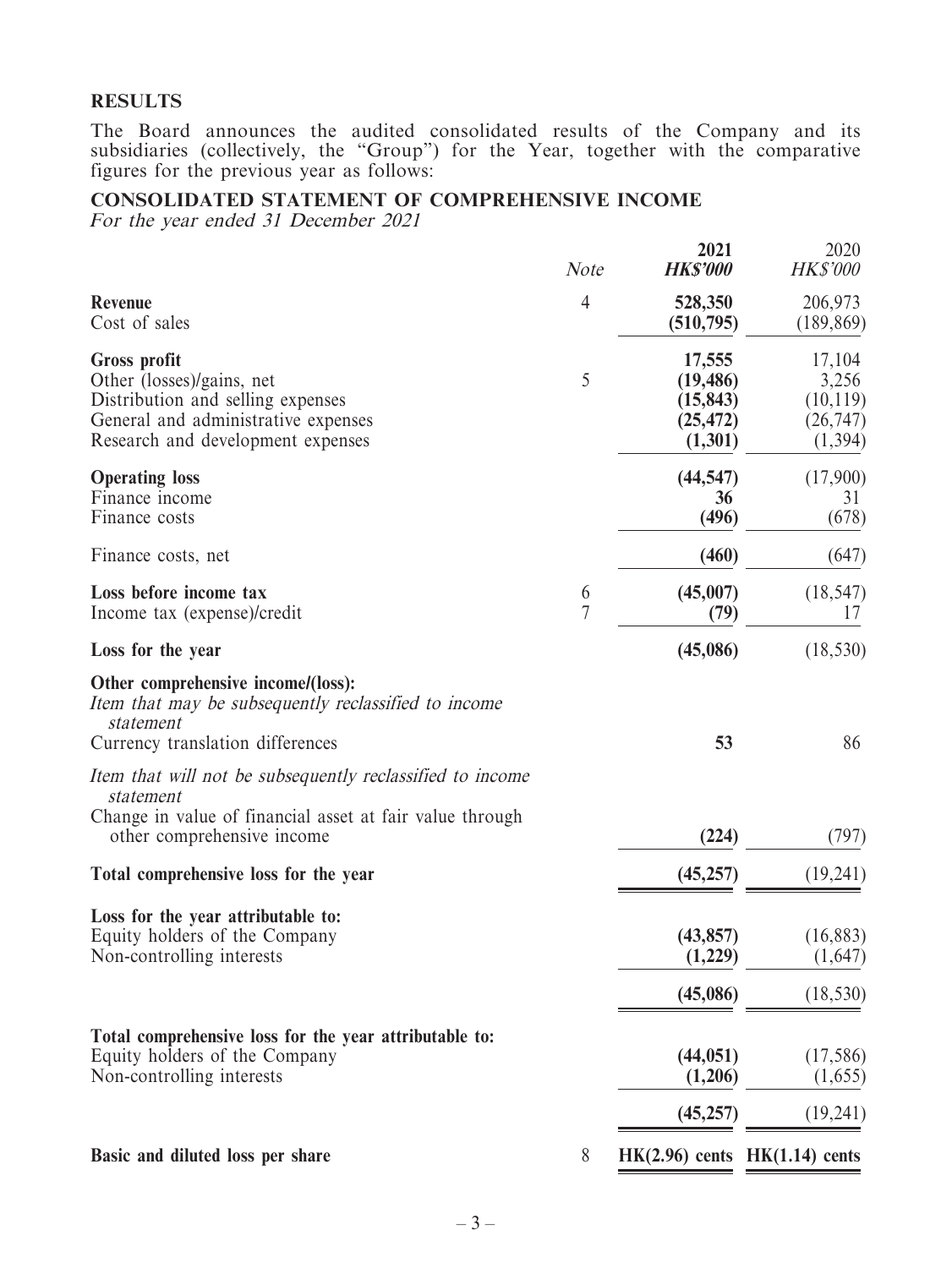# **CONSOLIDATED STATEMENT OF FINANCIAL POSITION**

As at 31 December 2021

|                                                                           | <b>Note</b> | 2021<br><b>HK\$'000</b> | 2020<br><b>HK\$'000</b> |
|---------------------------------------------------------------------------|-------------|-------------------------|-------------------------|
| <b>Assets</b>                                                             |             |                         |                         |
| <b>Non-current assets</b><br>Property, plant and equipment                |             | 259                     | 835                     |
| Right-of-use assets                                                       |             | 5,565                   | 9,867                   |
| Intangible assets                                                         |             | 5,322                   | 5,322                   |
| Deferred income tax assets<br>Financial asset at fair value through other |             | 94                      | 171                     |
| comprehensive income                                                      |             | 1,652                   | 1,876                   |
| Financial asset at fair value through profit or loss                      | 10          | 38,461                  | 59,547                  |
|                                                                           |             | 51,353                  | 77,618                  |
| <b>Current assets</b>                                                     |             |                         |                         |
| Inventories                                                               |             | 43,125                  | 31,904                  |
| Trade and other receivables<br>Cash and cash equivalents                  | 11          | 12,760<br>88,512        | 34,007<br>76,403        |
|                                                                           |             |                         |                         |
|                                                                           |             | 144,397                 | 142,314                 |
| <b>Total assets</b>                                                       |             | 195,750                 | 219,932                 |
| <b>Equity and liabilities</b>                                             |             |                         |                         |
| Equity attributable to equity holders of the Company                      |             |                         |                         |
| Share capital<br>Reserves                                                 | 12          | 14,837<br>116,167       | 14,837<br>116,361       |
| (Accumulated losses)/retained earnings                                    |             | (23, 694)               | 20,163                  |
|                                                                           |             | 107,310                 | 151,361                 |
| <b>Non-controlling interests</b>                                          |             | (1,451)                 | (245)                   |
| <b>Total equity</b>                                                       |             | 105,859                 | 151,116                 |
| <b>Liabilities</b>                                                        |             |                         |                         |
| <b>Non-current liabilities</b>                                            |             |                         |                         |
| Bank loan<br>Lease liabilities                                            |             | 5,205<br>1,813          | 7,191                   |
|                                                                           |             |                         |                         |
|                                                                           |             | 7,018                   | 7,191                   |
| <b>Current liabilities</b>                                                |             |                         |                         |
| Trade and other payables<br>Bank loan                                     | 13          | 78,358<br>683           | 57,253                  |
| Lease liabilities                                                         |             | 3,832                   | 4,372                   |
|                                                                           |             | 82,873                  | 61,625                  |
| <b>Total liabilities</b>                                                  |             | 89,891                  | 68,816                  |
| Total equity and liabilities                                              |             | 195,750                 | 219,932                 |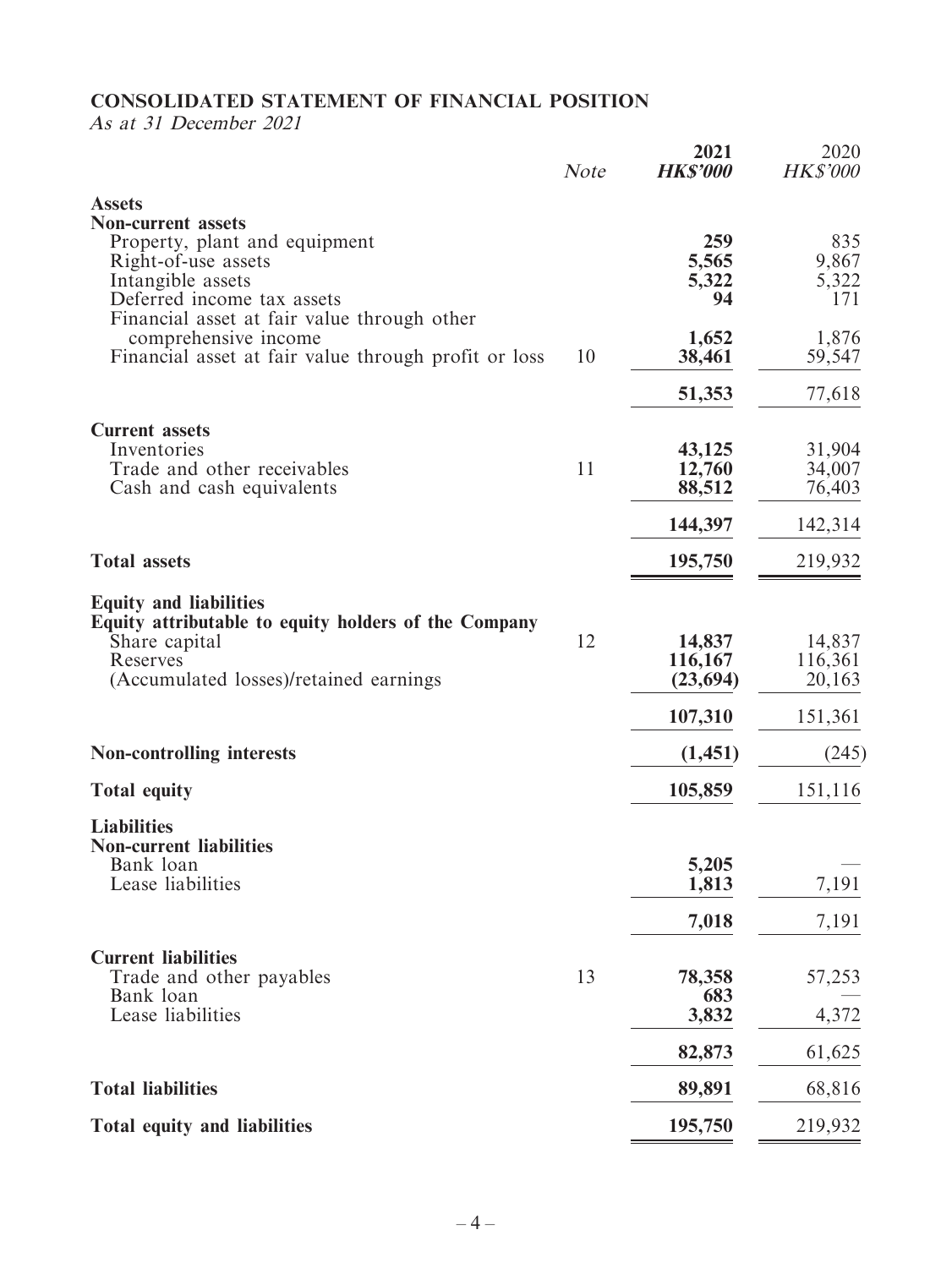#### **Notes:**

#### **1. GENERAL INFORMATION**

The Company was incorporated in the Cayman Islands on 13 June 2013, as an exempted company with limited liability under the Companies Law (as Revised) of the Cayman Islands. The address of its registered office is Windward 3, Regatta Office Park, PO Box 1350, Grand Cayman KY1-1108, Cayman Islands. The Company's shares are listed on the GEM.

The Company is an investment holding company and the Group are principally engaged in trading, development and sale of display and optics products and other related electronic components, as well as trading of other products. The Group also processes some of the products which it sells.

These consolidated financial statements are presented in Hong Kong dollars ("HK\$") and all values are rounded to the nearest thousand ("HK\$'000"), unless otherwise stated.

#### **2. SUMMARY OF SIGNIFICANT ACCOUNTING POLICIES**

#### **Basis of preparation**

The consolidated financial statements of the Group have been prepared in accordance with all applicable Hong Kong Financial Reporting Standards ("HKFRSs") issued by the Hong Kong Institute of Certified Public Accountants and the disclosure requirements of the Hong Kong Companies Ordinance Cap. 622. The consolidated financial statements have been prepared on a historical cost basis, except for financial asset at fair value through other comprehensive income ("FVOCI") and financial asset at fair value through profit or loss ("FVTPL") which have been measured at fair value.

#### **Amended standards adopted by the Group**

The Group has applied the following amended standards for the first time for its annual reporting period commencing on 1 January 2021:

- $HKFRS$  16 (Amendments) Covid-19 Related Rent Concessions
- HKFRS 9, Hong Kong Accounting Standard 39, and HKFRS 7, HKFRS 4 and HKFRS 16 (Amendments) — Interest Rate Benchmark Reform — Phase 2

The amendments listed above did not have any impact on the amounts recognised in prior periods and are not expected to significantly affect the current or future periods.

#### **New and amended standards issued but not yet adopted by the Group**

Certain new and amended standards have been published that are not mandatory for this reporting period and have not been early adopted by the Group. The Group has already commenced an assessment of the impact of adoption of these new and amended standards to the Group but is not yet in a position to state whether any substantial change to the Group's accounting policies and presentation of the financial statements will result.

#### **3. SEGMENT INFORMATION**

Information reported to the Directors, being the chief operating decision-maker, for the purposes of resource allocation and assessment focuses on the revenue analysis by products.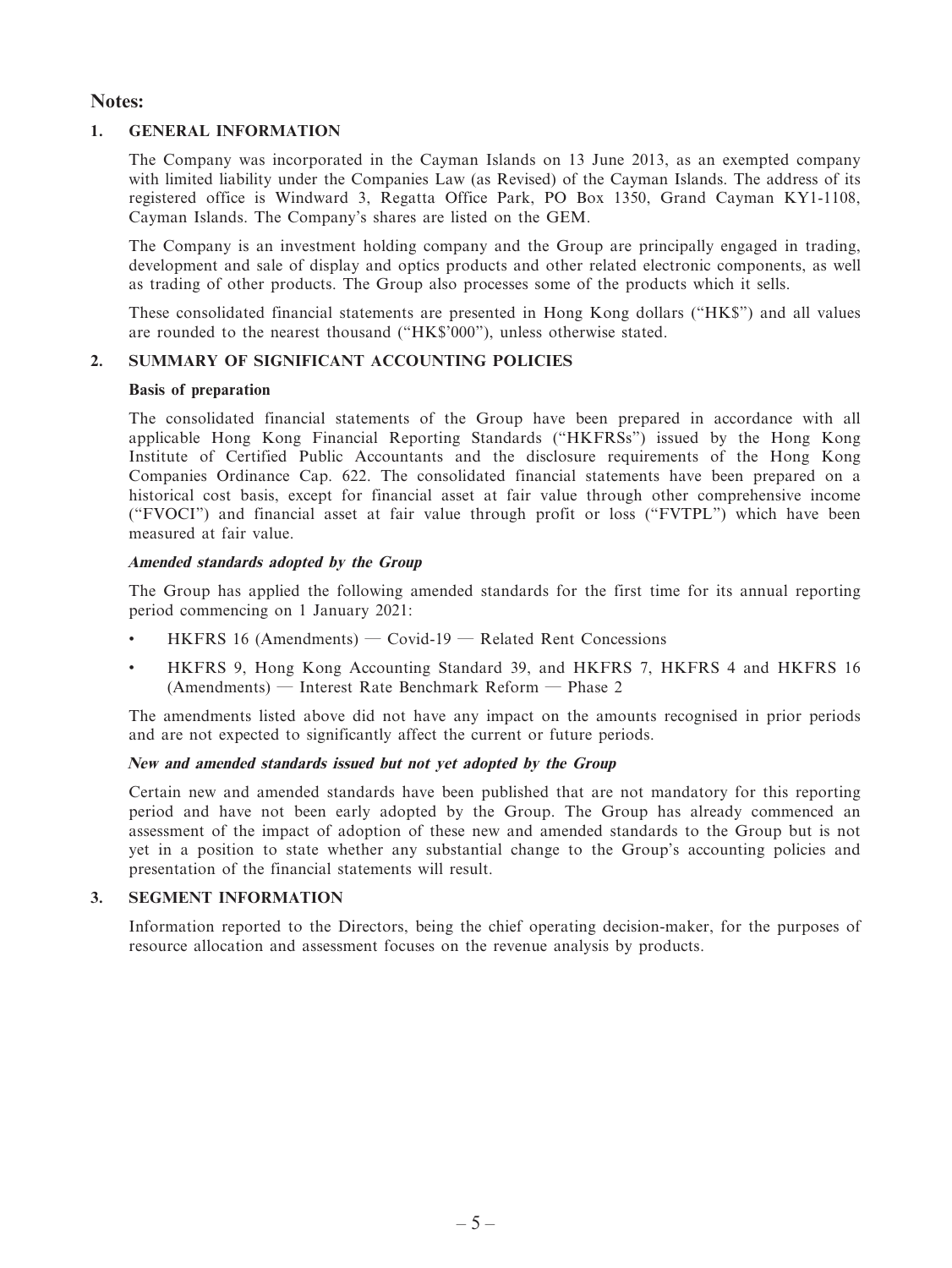Other than the Group's results and financial position as a whole, no other discrete financial information is provided for the assessment of different business activities. Accordingly, only entity-wide disclosures, major customers and geographic information are presented.

(a) The Group's revenues from its major products for the years ended 31 December 2021 and 2020 are as follows:

|                                                         | 2021           | 2020            |
|---------------------------------------------------------|----------------|-----------------|
|                                                         | <b>HKS'000</b> | <b>HK\$'000</b> |
| Thin film transistor liquid crystal display ("TFT-LCD") |                |                 |
| panels and modules                                      | 431,770        | 138,466         |
| Polarisers                                              | 44,865         | 35,794          |
| Health-related products                                 | 19,162         | 4,507           |
| Electronic signage                                      | 15,266         | 11,774          |
| Integrated circuits                                     | 7,428          | 1,196           |
| Optics products                                         | 3,171          | 6,353           |
| Others                                                  | 6,688          | 8,883           |
|                                                         | 528,350        | 206,973         |

#### (b) Segment revenue by customers' geographical location

The amount of the Group's revenue from external customers by locations where the Group's products are delivered to its customers is shown in the table below.

|                                            | 2021<br><b>HKS'000</b> | 2020<br><b>HK\$'000</b> |
|--------------------------------------------|------------------------|-------------------------|
| Hong Kong                                  | 410,716                | 157,261                 |
| The People's Republic of China (the "PRC") | 105,940                | 42,764                  |
| Taiwan                                     | 11,694                 | 6,948                   |
|                                            | 528,350                | 206,973                 |

(c) Revenues from major customers who have individually contributed 10% or more of the total revenue of the Group for the Year are disclosed as follows:

|            | 2021<br><b>HKS'000</b> | 2020<br><b>HK\$'000</b> |
|------------|------------------------|-------------------------|
| Customer A | 117,272                | 31,589                  |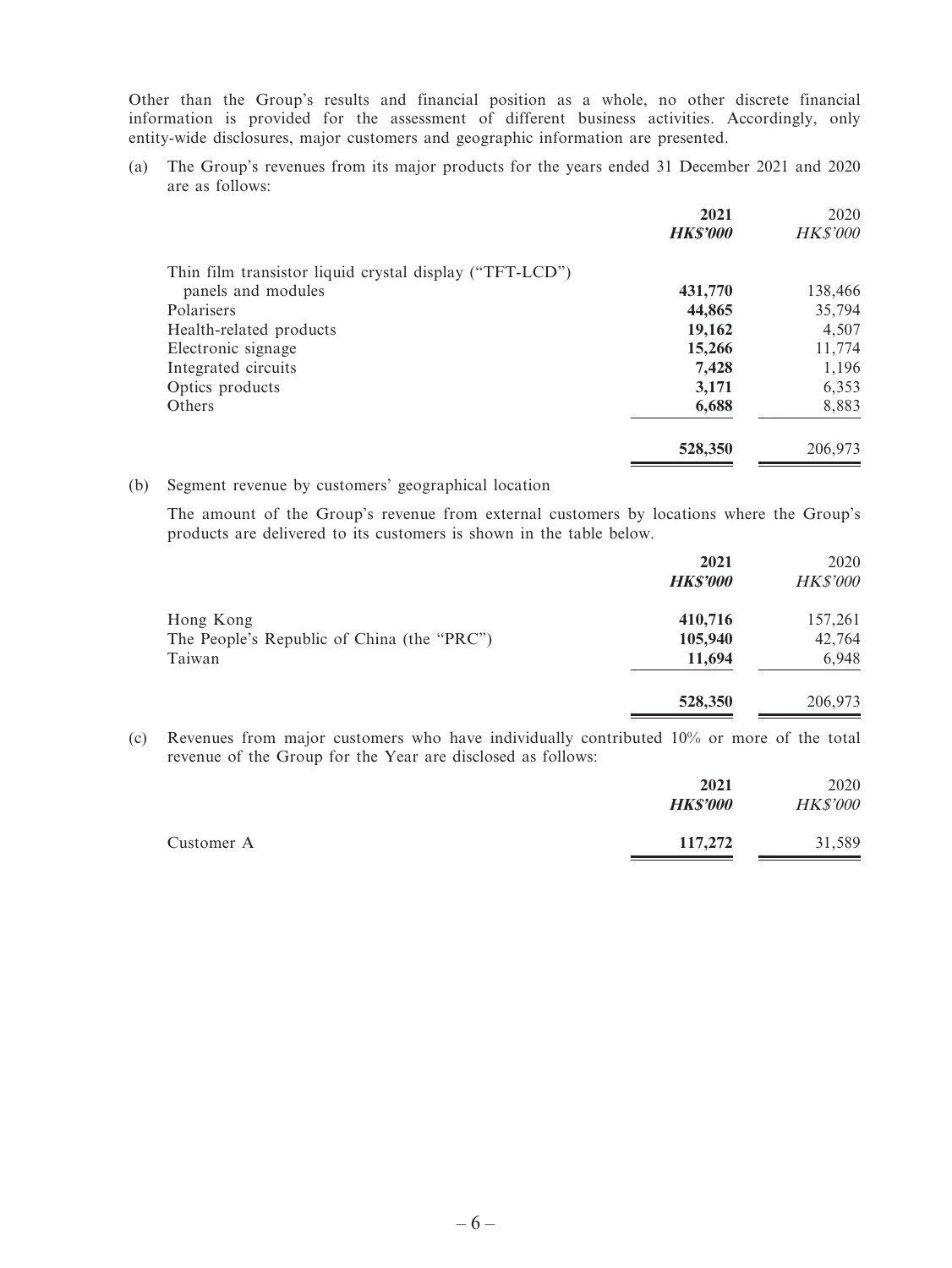(d) An analysis of the Group's non-current assets (other than financial assets and deferred income tax assets) by location of assets is as follows:

| <b>Hong Kong</b> | The PRC         | Taiwan          | Total           |
|------------------|-----------------|-----------------|-----------------|
| <b>HK\$'000</b>  | <b>HK\$'000</b> | <b>HK\$'000</b> | <b>HK\$'000</b> |
|                  |                 |                 |                 |
|                  |                 |                 |                 |
|                  | 171             | 88              | 259             |
| 4,200            | 1,122           |                 | 5,322           |
| 3,100            | 2,406           | 59              | 5,565           |
| 7,300            | 3,699           | 147             | 11,146          |
|                  |                 |                 |                 |
|                  |                 |                 |                 |
| 81               | 644             | 110             | 835             |
| 4,200            | 1,122           |                 | 5,322           |
| 2,806            | 6,932           | 129             | 9,867           |
| 7,087            | 8,698           | 239             | 16,024          |
|                  |                 |                 |                 |

#### **4. REVENUE**

Revenue represents the sales of display products, optics products and related electronic components, and other products to external parties.

#### **5. OTHER (LOSSES)/GAINS, NET**

|                                                   | 2021            | 2020            |
|---------------------------------------------------|-----------------|-----------------|
|                                                   | <b>HK\$'000</b> | <b>HK\$'000</b> |
| Fair value changes in financial asset at FVTPL    | (21,086)        | 2,009           |
| Gain on early termination of lease                | 1,246           |                 |
| Gain on lease modification                        | 165             |                 |
| Government subsidies                              | 303             | 1,349           |
| Net exchange losses                               | (115)           | (110)           |
| Loss on disposal of property, plant and equipment | (4)             |                 |
| Others                                            | 5               | 8               |
|                                                   | (19, 486)       | 3,256           |

#### **6. LOSS BEFORE INCOME TAX**

The Group's loss before income tax is arrived at after charging/(crediting):

|                                                  | 2021           | 2020            |
|--------------------------------------------------|----------------|-----------------|
|                                                  | <b>HKS'000</b> | <i>HK\$'000</i> |
| Cost of inventories sold                         | 505,869        | 198.138         |
| Write back of provision for obsolete inventories | (1, 499)       | (14, 832)       |
| Depreciation of property, plant and equipment    | 667            | 979             |
| Depreciation of right-of-use assets              | 4.751          | 5.565           |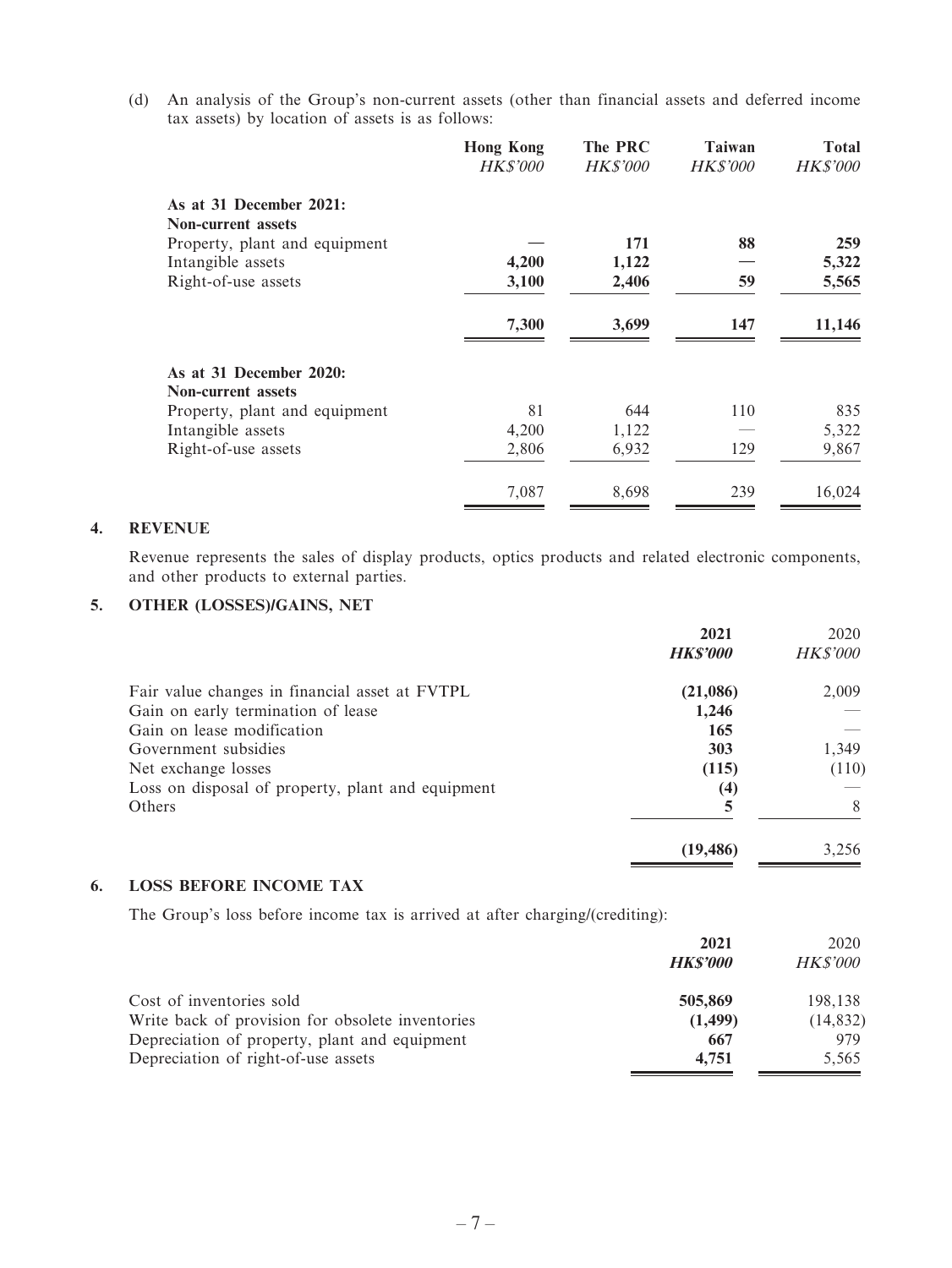#### **7. INCOME TAX EXPENSE/(CREDIT)**

Taxation on profits has been calculated on the estimated assessable profits for the year at the applicable rates of taxation prevailing in the countries/places in which the Group operates, based on existing legislation, interpretations and practices in respect thereof.

The amount of income tax charged/(credited) to the consolidated statement of comprehensive income represents:

| 2021<br><b>HK\$'000</b> | 2020<br><b>HK\$'000</b> |
|-------------------------|-------------------------|
|                         |                         |
|                         | (6)                     |
|                         |                         |
| 79                      | (11)                    |
| 79                      | (17)                    |
|                         |                         |

#### **8. BASIC AND DILUTED LOSS PER SHARE**

Basic loss per share for the year is calculated by dividing the loss attributable to equity holders of the Company by the weighted average number of ordinary shares in issue during the year.

|                                                                        | 2021      | 2020      |
|------------------------------------------------------------------------|-----------|-----------|
| Loss attributable to equity holders of the Company (HK\$'000)          | (43, 857) | (16, 883) |
| Weighted average number of ordinary shares in issue <i>(thousands)</i> | 1,483,687 | 1,483,687 |
| Basic and diluted loss per share <i>(HK cents per share)</i>           | (2.96)    | (1.14)    |

For the purpose of determining the diluted loss per share amount, no adjustment has been made to the basic loss per share amount for the years ended 31 December 2021 and 2020 as the Group had no potentially dilutive ordinary shares in issue during these years.

#### **9. DIVIDEND**

The Board did not declare any dividend for the Year (2020: Nil).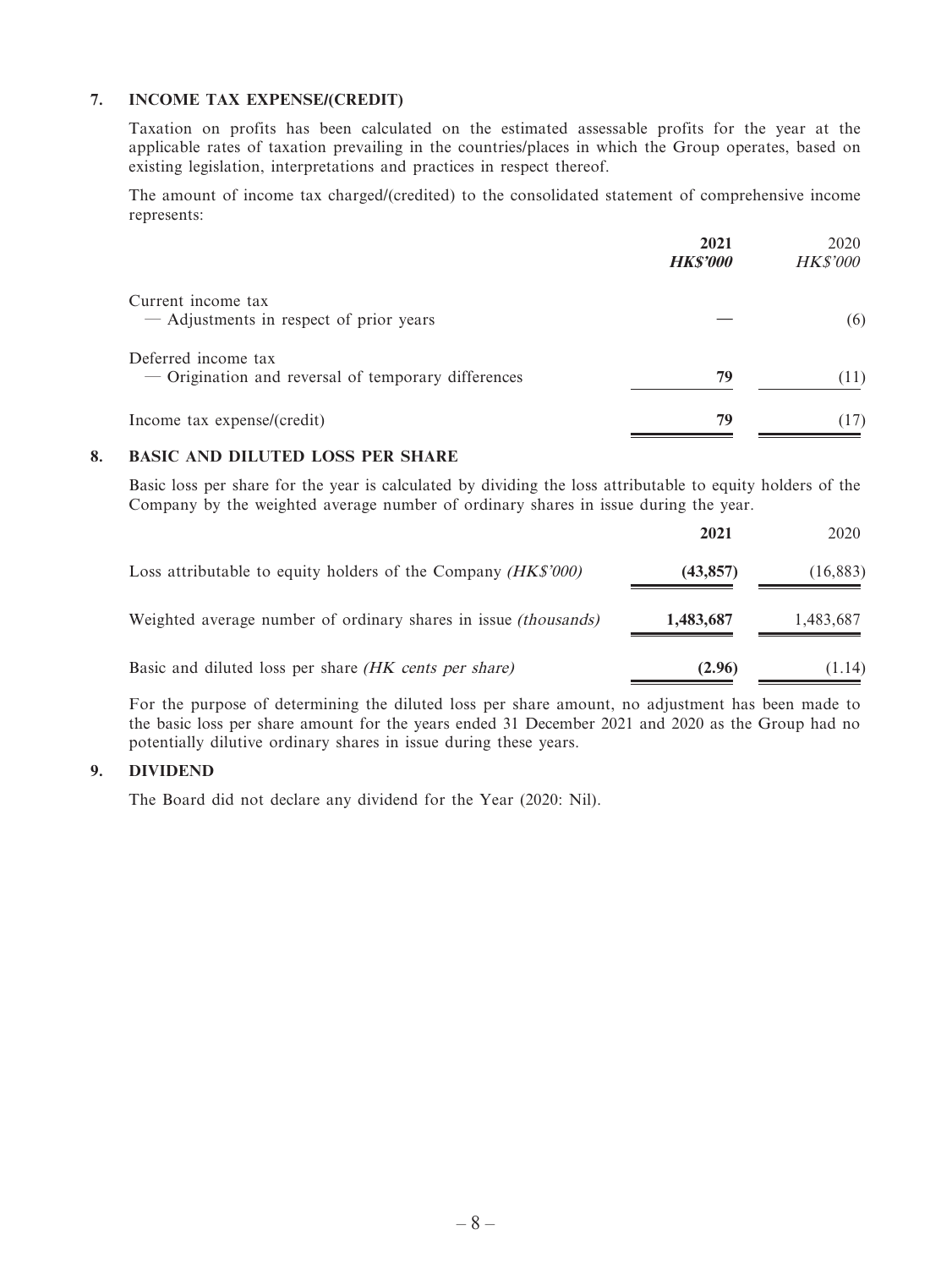#### **10. FINANCIAL ASSET AT FAIR VALUE THROUGH PROFIT OR LOSS**

The Group's financial asset at FVTPL comprises the holding of certain preferred shares in Mobvoi Inc. ("Mobvoi"), a private company principally engaged in the business of developing and providing voice search artificial intelligent ("AI") systems on mobile, smart wearable, automotive and other devices. The balance is denominated in United States Dollars ("USD"). There have been no addition to or disposal of such investment since the Group made the investment in January 2015. No dividend has been received by the Group from Mobvoi. There were no changes in the Group's shareholding proportion in Mobvoi during the Year, the Group's shareholding proportion in Mobvoi (on a fully diluted and as converted basis) is approximately 1.24%.

|                                                                                    | 2021<br><b>HK\$'000</b> | 2020<br><b>HK\$'000</b> |
|------------------------------------------------------------------------------------|-------------------------|-------------------------|
| Balance at 1 January<br>Fair value changes recognised in other (losses)/gains, net | 59,547<br>(21,086)      | 57,538<br>2,009         |
| Balance at 31 December                                                             | 38,461                  | 59,547                  |
| <b>TRADE AND OTHER RECEIVABLES</b><br>11.                                          |                         |                         |
|                                                                                    | 2021<br><b>HK\$'000</b> | 2020<br><b>HK\$'000</b> |
| Trade receivables<br>Bills receivables                                             | 7,758                   | 24,680<br>6,144         |
| Prepayments, deposits and other receivables                                        | 7,758<br>5,002          | 30,824<br>3,183         |
|                                                                                    | 12,760                  | 34,007                  |

The Group generally grants credit periods of 30 to 60 days. The ageing analysis of trade and bills receivables based on invoice date is as follows:

|              | 2021            | 2020            |
|--------------|-----------------|-----------------|
|              | <b>HK\$'000</b> | <b>HK\$'000</b> |
| $0-30$ days  | 4,235           | 20,997          |
| $31-60$ days | 3,266           | 9,738           |
| $61-90$ days | 119             | 53              |
| Over 90 days | 138             | 36              |
|              | 7,758           | 30,824          |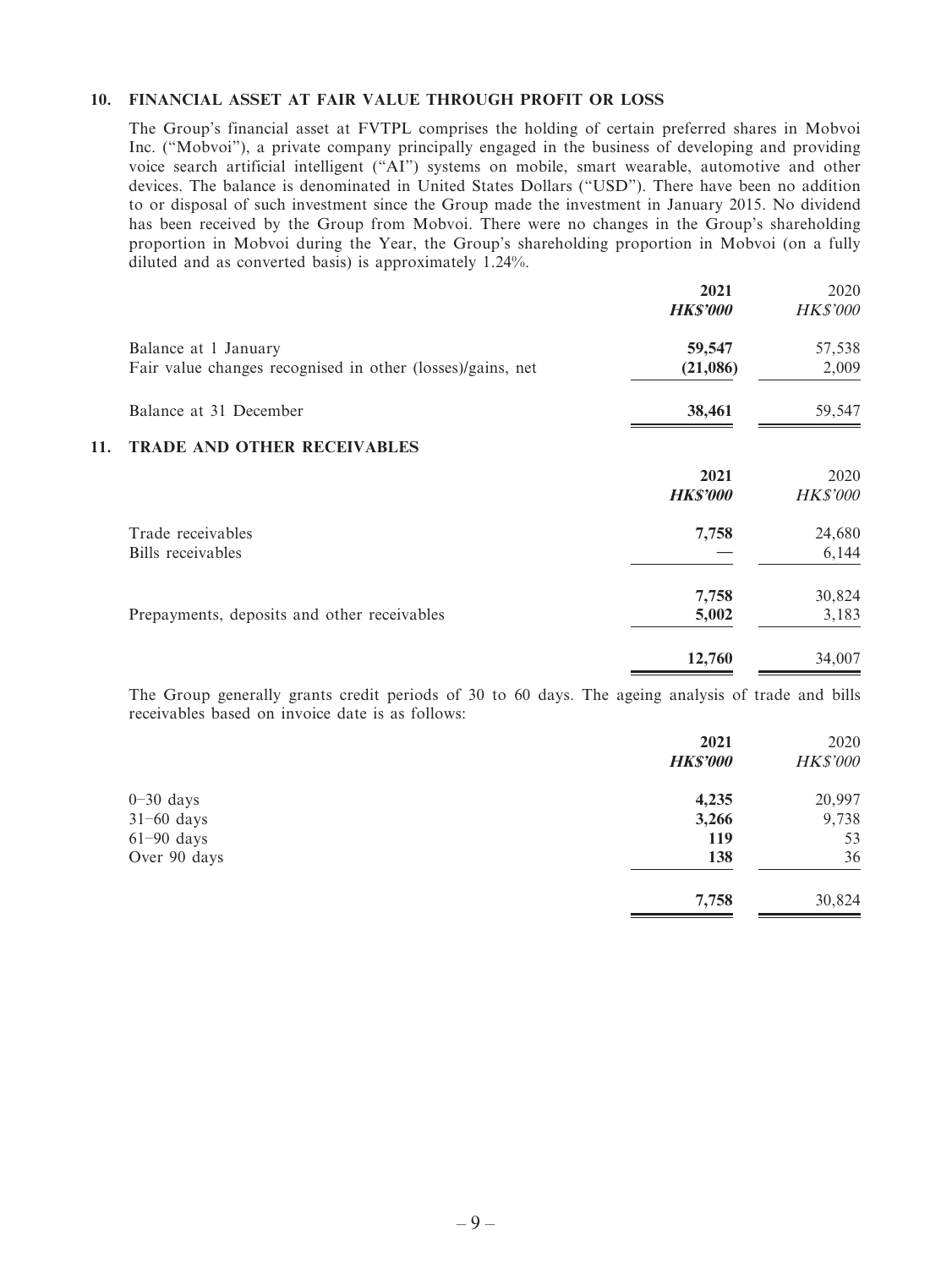#### **12. SHARE CAPITAL**

|                                                     | 31 December 2021 and 2020<br>Number of |                 |
|-----------------------------------------------------|----------------------------------------|-----------------|
|                                                     | shares                                 | Amount          |
|                                                     | <i>(thousands)</i>                     | <b>HK\$'000</b> |
| <b>Authorised:</b>                                  |                                        |                 |
| Ordinary shares of HK\$0.01 each                    | 5,000,000                              | 50,000          |
|                                                     |                                        | Ordinary        |
|                                                     | Number of                              | shares of       |
|                                                     | shares                                 | HK\$0.01 each   |
|                                                     |                                        | <b>HK\$'000</b> |
| Issued and fully paid:                              |                                        |                 |
| At 1 January 2020, 31 December 2020, 1 January 2021 |                                        |                 |
| and 31 December 2021                                | 1,483,687,151                          | 14,837          |
|                                                     |                                        |                 |

There were no movements in the Company's share capital during the Year (2020: Nil).

#### **13. TRADE AND OTHER PAYABLES**

|                                                                            | 2021<br><b>HK\$'000</b> | 2020<br><b>HK\$'000</b> |
|----------------------------------------------------------------------------|-------------------------|-------------------------|
| Trade payables                                                             | 62,815                  | 44,885                  |
| Deposits received from customers                                           | 9,864                   | 7,163                   |
| Accruals and other payables                                                | 5,679                   | 5,205                   |
|                                                                            | 78,358                  | 57,253                  |
| The ageing analysis of trade payables based on invoice date is as follows: |                         |                         |
|                                                                            | 2021                    | 2020                    |
|                                                                            | <b>HK\$'000</b>         | <b>HK\$'000</b>         |
| $0-30$ days                                                                | 35,819                  | 35,957                  |
| $31-60$ days                                                               | 26,995                  | 8,905                   |
| $61-90$ days                                                               |                         | 23                      |
|                                                                            | 62,815                  | 44,885                  |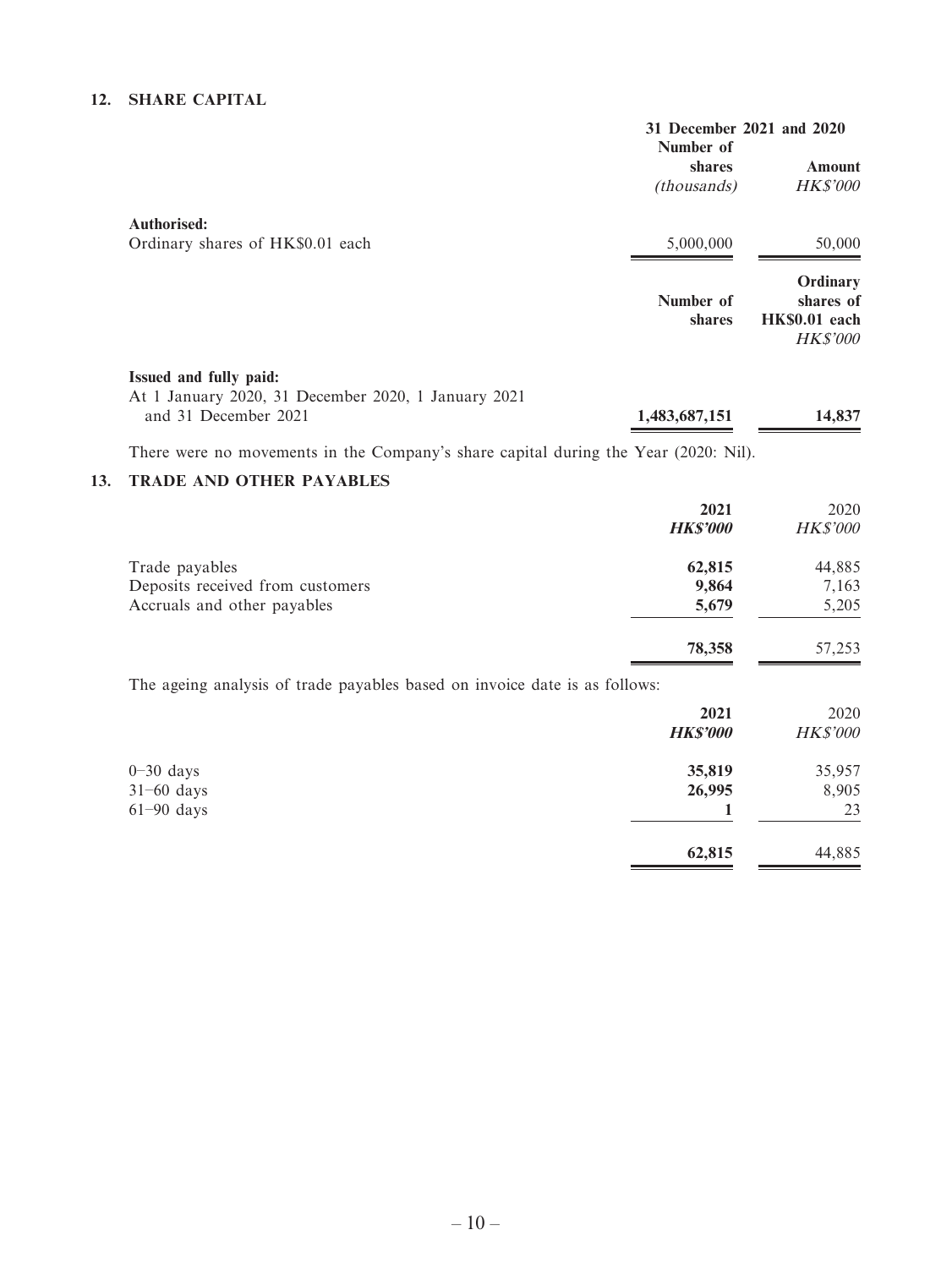#### **BUSINESS REVIEW**

The Group is principally engaged in the trading, development, and sales of display and optics products and other related electronic components as well as trading of other products. The Group also processes some of the products that it sells.

In 2021, the global economy continued its uneven recovery amid lingering the Coronavirus Disease 2019 ("COVID-19") related disruptions. The persistence of COVID-19 has brought unprecedented challenges to the global economy, which led to market uncertainties. The Group recorded revenue growth during 2021. However, the market prices of display panels began to drop in the second half of 2021, which continuously affected the Group's margin and diminished the contribution from revenue growth. On the other hand, the fair value of the Group's investment in Mobvoi dropped significantly during the Year, as affected by the new policies of education sector in the PRC. Furthermore, there was an increase in the Group's distribution and selling expenses during the Year as the Group's health-related products business grew. These were the principal factors which led to the increase in loss of the Group during the Year as compared with 2020.

The Group's revenue for the Year amounted to approximately HK\$528,350,000 representing an increase of approximately HK\$321,377,000 as compared with approximately HK\$206,973,000 in 2020. Loss attributable to equity holders of the Company for the Year amounted to approximately HK\$43,857,000 representing an increase in loss of approximately HK\$26,974,000 as compared with approximately HK\$16,883,000 for the year ended 31 December 2020.

The sales of medium-to-large sized display products, including display panels and modules for computer notebooks, monitors and televisions, continued to be the key revenue driver of the Group during the Year. Due to the COVID-19 pandemic, the trend of distance learning and work-from-home mode continued to drive the market demand for laptops, PC monitors and tablets, and thus the demand for related display components. However, such demand began to cool down due to the gradual relaxation of COVID-19 restrictive measures in various areas. Moreover, some of the major TV manufacturers tuned down their sale targets, which resulted in the oversupply of display panels. The rising inventories of panels created pressure on and caused the prices to drop. The drop in market price of panels in the second half of the Year had directly impacted the Group's gross profit margin and affected the Group's financial performance during the Year. Nevertheless, the Group's sales of TFT-LCD panels and modules amounted to approximately HK\$431,770,000 during the Year, representing an increase of approximately HK\$293,304,000 as compared with approximately HK\$138,466,000 in 2020. Sales of integrated circuits amounted to approximately HK\$7,428,000 during the Year, representing an increase of approximately HK\$6,232,000 as compared with approximately HK\$1,196,000 in 2020.

The Group continued to make a strategic layout on polariser business actively, which brought a significant increase in the Group's sales of polarisers in 2021. The Group's sales of polarisers during the Year amounted to approximately HK\$44,865,000, representing an increase of approximately 25% as compared with approximately HK\$35,794,000 in 2020.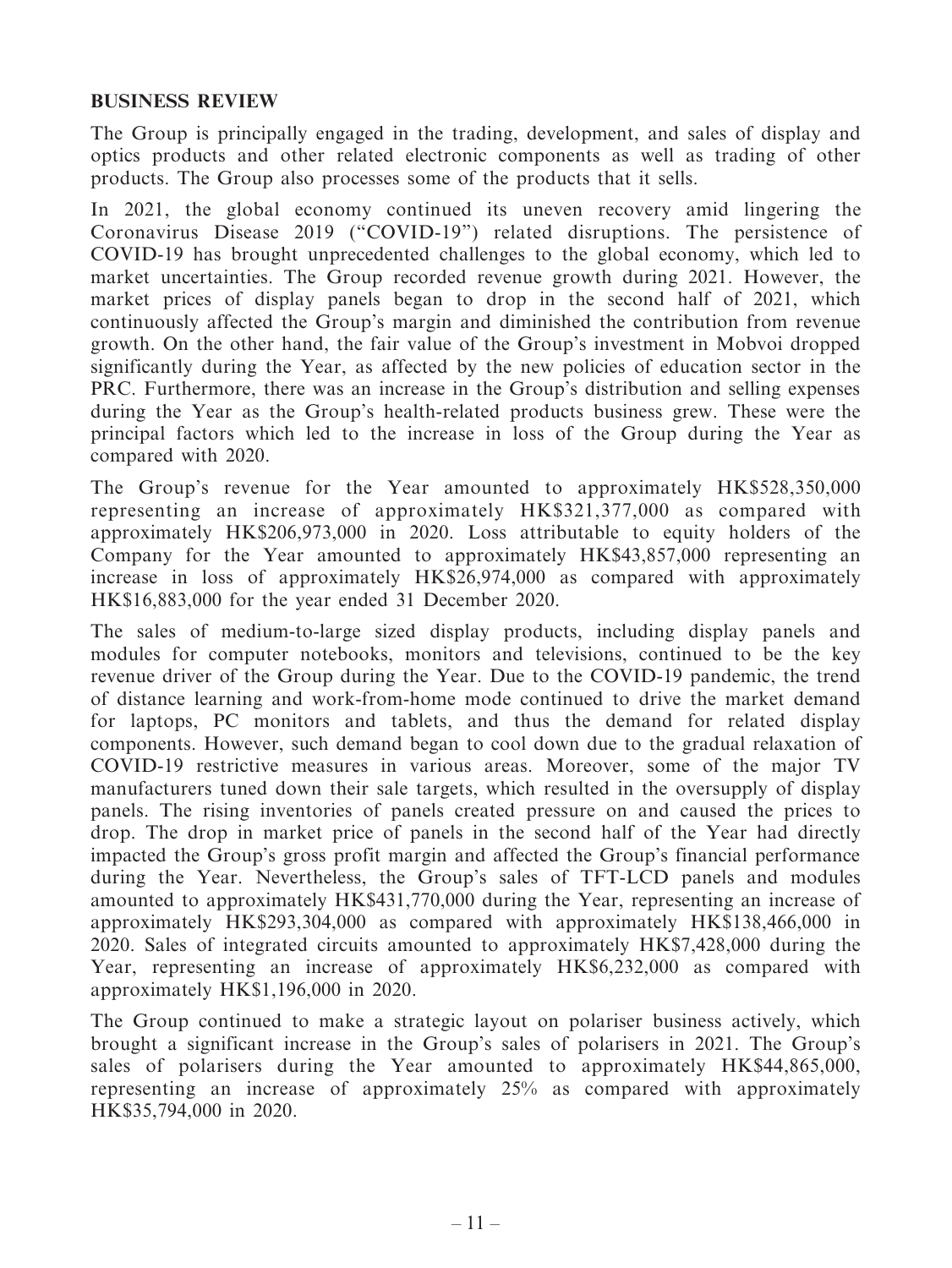For electronic signage products, retail outlets and shopping malls have progressively adopted new technologies to enhance shoppers' experience to keep pace with digital transformation, which increases the demand for digital information signages products. With the Group actively seizing the market opportunity, expanding its customer base, and developing the Taiwan and overseas market during the Year, the Group's sales of electronic signage products, which include digital information signages, electronic shelf displays and electronic white boards, etc., amounted to approximately HK\$15,266,000, representing an increase of approximately 30% as compared with approximately HK\$11,774,000 in 2020. The Group will continue to develop its electronic signage business, explore the application of electronic signage in different areas, to capture the rising electronic signage market.

Similar to 2020, the Group's sales of optics products mainly include optics products components, however, such revenue dropped during the Year. The Group's sales of optics products during the Year amounted to approximately HK\$3,171,000, representing a decrease of approximately 50% as compared with approximately HK\$6,353,000 in 2020.

Despite the Group having faced different challenges and market uncertainties, the Group still took advantage of its vast product diversity and flexible business strategy to capture more market opportunities. Since the outbreak of COVID-19 in early 2020, the global demand for personal disinfectant products has increased rapidly. The Group actively seized the opportunity to introduce the Taiwanese brand "K-clean" personal hygiene and disinfection product line to the Hong Kong market in 2020. The Group has implemented a variety of marketing initiatives through online and offline mutual drainage, including TV advertisements, electronic media promotions, retail kiosks in shopping malls, and at the same time broadened its sales channels to various online sales platforms, large-scale chained retail outlets, department stores and drugstores, in order to increase market penetration of K-clean. The effectiveness of K-clean has also gained recognition in the market during the Year. Meanwhile, due to the COVID-19 pandemic situation remaining volatile, the demand for personal hygiene and disinfectant products continued to grow in the market, which propelled K-clean products demand even further. Sales of the Group's health-related products during the Year amounted to approximately HK\$19,162,000, representing an increase of approximately HK\$14,655,000 as compared with approximately HK\$4,507,000 for 2020. As the pandemic has changed the people's way of life, health-related products have taken on a greater importance. The awareness about home and personal hygiene and the need for health-related products is expected to continue to increase.

The Group holds certain preferred shares of Mobvoi, which is principally engaged in the business of developing and providing voice search AI systems on mobile, smart wearable, automotive and other devices. Such investment is classified as financial asset at fair value through profit or loss. During the Year, Mobvoi continues to launch new and upgraded products to keep up with market demand. Besides that, Mobvoi also actively seizes the opportunity to expand high-growth business. Mobvoi acquired two companies which provide education and training services to students (including children) in the PRC in 2020 by the issues of new ordinary shares of Mobvoi. However, the PRC education system has been reforming, and various new policies were introduced during the Year. "Double reduction" policy, which seeks to ease students' homework and after-school tutoring burdens, was issued. Being participants in the education sector in the PRC, those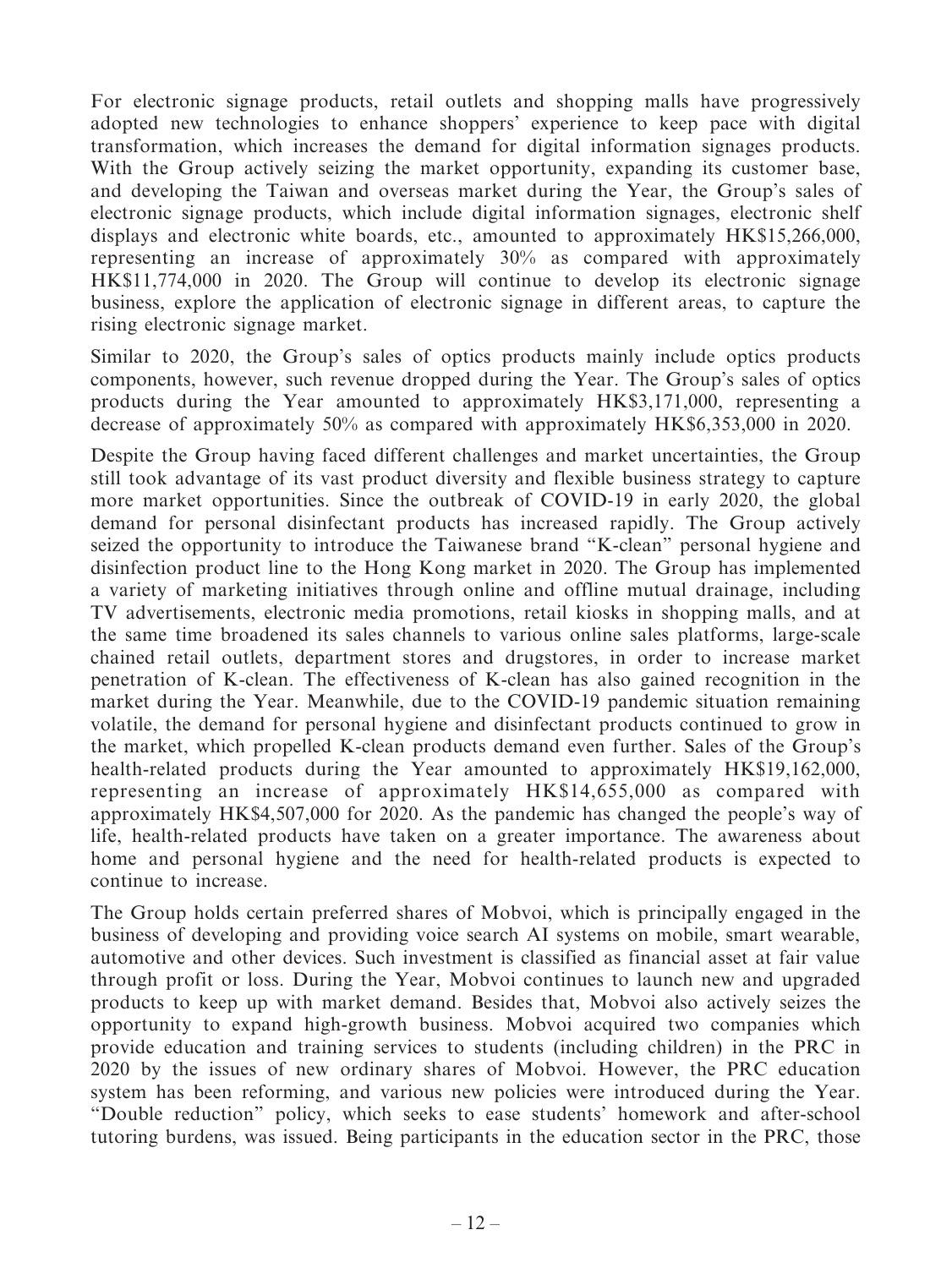two companies were also negatively affected by such policies. Fair value of the Group's investment in Mobvoi dropped significantly and amounted to approximately HK\$38,461,000 as at 31 December 2021 as compared to approximately HK\$59,547,000 as at 31 December 2020. Fair value loss of approximately HK\$21,086,000 was recognised during the Year, as compared to a fair value gain of approximately HK\$2,009,000 recognised in 2020. To reduce the negative impact of the aforementioned two education companies, the Company has been informed by Mobvoi that it has disposed of part of the shares in one of the aforesaid two companies which provide education and training services subsequent to 31 December 2021. Furthermore, Mobvoi will continue developing new products and exploring more opportunities and widening its revenue base to enhance its value.

The Group's another investment was classified as financial asset at fair value through other comprehensive income, representing the Group's investment in a Taiwan private company that engages in the separator's business (a key component in lithium batteries). Such company allotted additional shares to raise capital during the Year and the Group's shareholding was diluted from approximately 2.22% as at 31 December 2020 to 2% as at 31 December 2021. The fair value of such investment decreased to approximately HK\$1,652,000 as at 31 December 2021 (31 December 2020: HK\$1,876,000).

## **PROSPECTS**

Looking ahead, the global economic recovery remains fragile and subject to many uncertainties; COVID-19 pandemic continuing to remain volatile may further impose a negative impact on the economy. Fierce competition in the display panel market is still expected. The Group will continue to seize the market opportunity and explore more business with a high investment value in the market while firmly developing the main business. K-clean brought strong growth momentum to the Group during the Year with the Group's flexible and innovative marketing strategy. Due to recurring variant COVID-19 outbreaks in Hong Kong, the demand for personal hygiene and disinfectants products is expected to intensify. The Group expects the performance of its health-related products will have further enhancement in the coming year. The Group will continue to deploy the market for health-related products (inter alia, personal hygiene and disinfectants products, rapid antigen test kits for COVID-19, etc.). Meanwhile, the Group will continue to widen its product diversity to minimise the adverse impact arising from any individual product, and explore opportunities with new suppliers and customers from various areas or industries to create greater value for the Group and its shareholders.

### **FINANCIAL REVIEW**

#### **Revenue**

Total revenue of the Group for the Year amounted to approximately HK\$528,350,000, which increased by approximately HK\$321,377,000 as compared to approximately HK\$206,973,000 in 2020. Increase in total revenue was attributable to the increase in revenue from the Group's sales of TFT-LCD panels and modules, polarisers, integrated circuits and electronic signage products, as well as the Group's health-related products.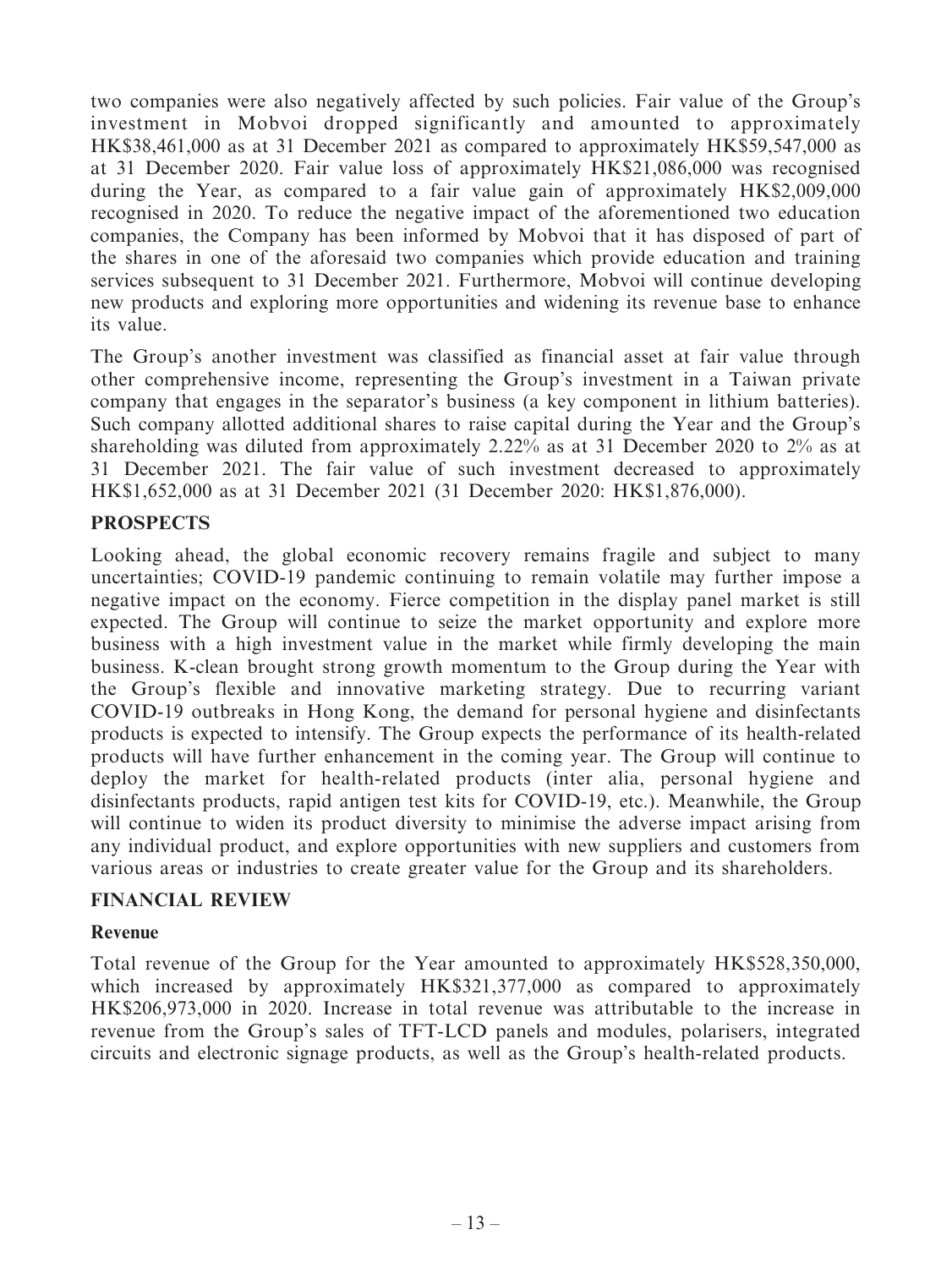## **Cost of sales**

Cost of sales of the Group mainly consisted of purchase costs, staff costs, provision for obsolete inventories and other direct costs. Due to the increase in revenue, purchase costs and other direct costs increased during the Year as compared with 2020. However, the write back of provision for obsolete inventories during the Year decreased as compared with 2020. Total cost of sales for the Year amounted to approximately HK\$510,795,000, which increased by approximately HK\$320,926,000 as compared to approximately HK\$189,869,000 in 2020.

## **Gross profit**

Despite the significant increase in the Group's revenue during the Year, the Group's gross profit amounted to approximately HK\$17,555,000, which was comparable to that of approximately HK\$17,104,000 in 2020. It was mainly attributable to the decrease in gross profit margins of the products sold, in particular the display panels and modules, during the Year.

### **Other (losses)/gains, net**

Net other losses of approximately HK\$19,486,000 (2020: net gains of HK\$3,256,000) was recorded during the Year. The balance mainly included the fair value loss in the Group's investment in Mobvoi of approximately HK\$21,086,000 (2020: fair value gain of HK\$2,009,000) during the Year.

### **Distribution and selling expenses**

The Group's distribution and selling expenses for the Year amounted to approximately HK\$15,843,000, representing an approximately 57% increase as compared to approximately HK\$10,119,000 in 2020. The increase was mainly attributable to the increase in sales commissions, staff costs, transportation and promotion expenses incurred for the Group's health-related products.

### **General and administrative expenses**

The Group's general and administrative expenses for the Year amounted to approximately HK\$25,472,000, which decreased by approximately 5% as compared with approximately HK\$26,747,000 in 2020. The decrease was mainly attributable to the decrease in depreciation expense and professional fees.

### **Research and development expenses**

The Group's research and development expenses amounted to approximately HK\$1,301,000 for the Year, which was comparable to approximately HK\$1,394,000 in 2020.

### **Finance costs**

The Group's finance costs for the Year represented interest expenses of approximately HK\$469,000 (2020: HK\$678,000) on lease liabilities and bank loan interest of approximately HK\$27,000 (2020: Nil). New bank loan was borrowed during the Year.

### **Income tax**

No Hong Kong profits tax was provided by the Group for the Year (2020: Nil). Income tax during the years ended 31 December 2021 and 2020 mainly represented deferred income tax (charged)/credited to the consolidated statement of comprehensive income.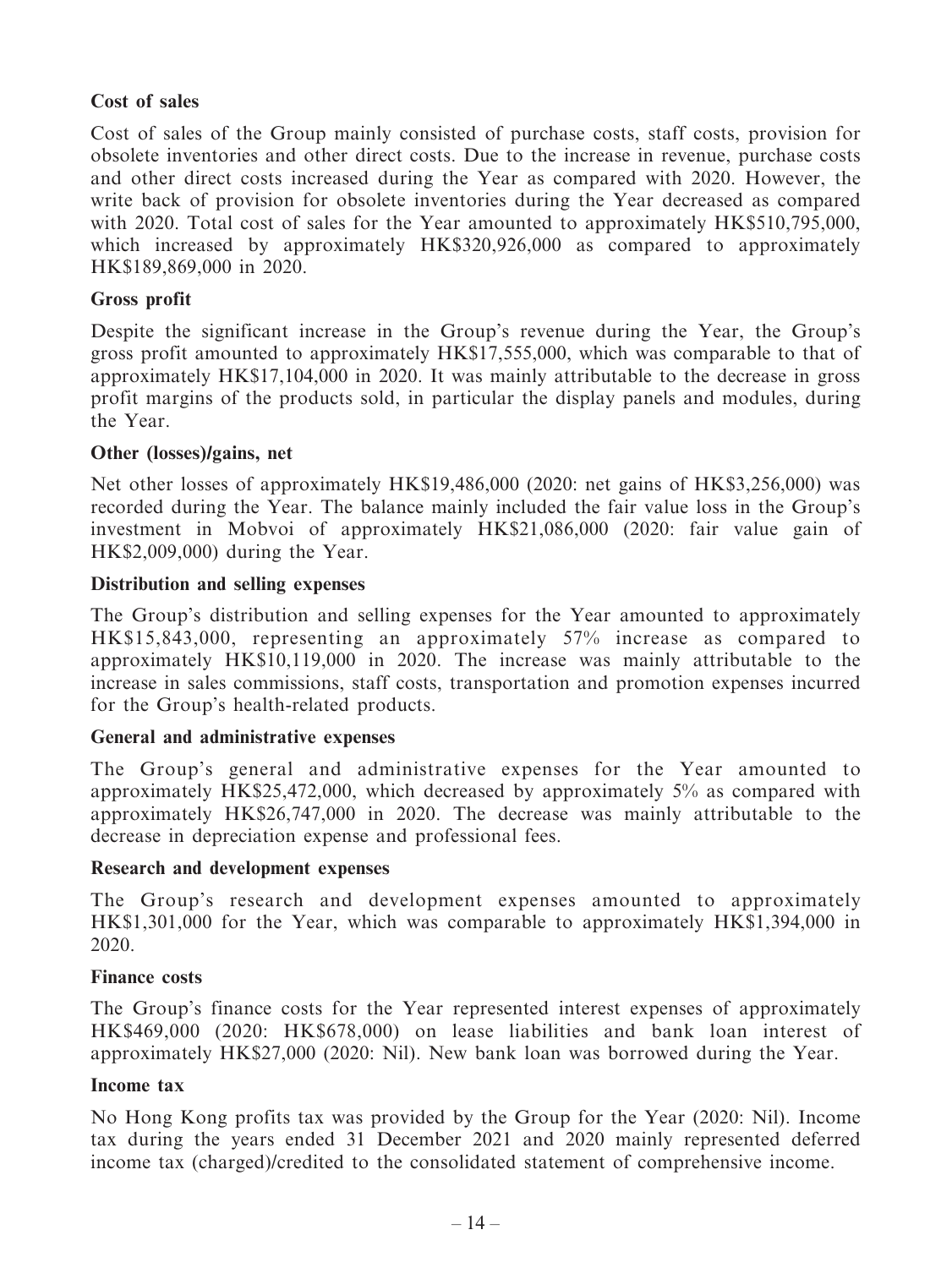### **Loss attributable to equity holders of the Company**

Loss attributable to equity holders of the Company for the Year amounted to approximately HK\$43,857,000, representing an increase in loss of approximately HK\$26,974,000 as compared with the loss of approximately HK\$16,883,000 in 2020, which was mainly attributable to the fair value loss on the Group's investment in Mobvoi recognised and the increase in distribution and selling expenses during the Year.

## **LIQUIDITY AND FINANCIAL RESOURCES**

The Group's funds are principally used to finance working capital, and the growth and expansion of the Group's operations and sales network. The Group's principal sources of funds are cash generated from operations and bank borrowings. As at 31 December 2021, the Group's cash and cash equivalents, represented by bank deposits, bank balances and cash, amounted to approximately HK\$88,512,000 (2020: HK\$76,403,000).

As at 31 December 2021, the Group's total bank borrowings comprised bank loan of approximately HK\$5,888,000 (2020: Nil).

### **GEARING RATIO**

The Group's gearing ratio as at 31 December 2021 was 5.6% (2020: 0%), which is calculated based on the Group's total interest-bearing bank borrowings divided by the Group's total equity.

### **CONTINGENT LIABILITIES**

As at 31 December 2021, the Group had no material contingent liabilities (2020: Nil).

#### **CHARGE OF ASSETS**

As at 31 December 2021, the Group had charged its trade receivables of approximately HK\$5,377,000 (2020: Nil) in favour of a bank to secure the banking facilities granted to the Group.

### **CAPITAL COMMITMENTS**

As at 31 December 2021, the Group did not have any significant capital commitments (2020: Nil).

#### **PURCHASE, SALE OR REDEMPTION OF SECURITIES**

During the Year, the Company did not redeem any of its shares, and neither did the Company nor any of its subsidiaries purchase or sell any of the Company's shares.

### **LEGAL PROCEEDINGS INVOLVING THE COMPANY AND THE DIRECTORS**

Reference is made to the announcements of the Company dated 26 September 2019, 4 October 2019, 10 January 2020, 9 April 2020, 10 July 2020 and 25 September 2020. On 25 September 2019, the Company received a sealed copy of a petition (the "Petition") issued by the High Court of the Hong Kong Special Administrative Region (the "High Court") which was taken out by the Securities and Futures Commission (the "SFC") pursuant to section 214 of the Securities and Futures Ordinance against certain Directors, namely Mr. Cheng Wai Tak, Mr. Liu Ka Wing, Mr. Tse Ka Wing, Mr. Wong Yik Chung John, Mr. Wong Chi Chiu and Mr. Li Shui Yan (collectively "the Director Respondents"), and the Company. The SFC alleged in the Petition that the Director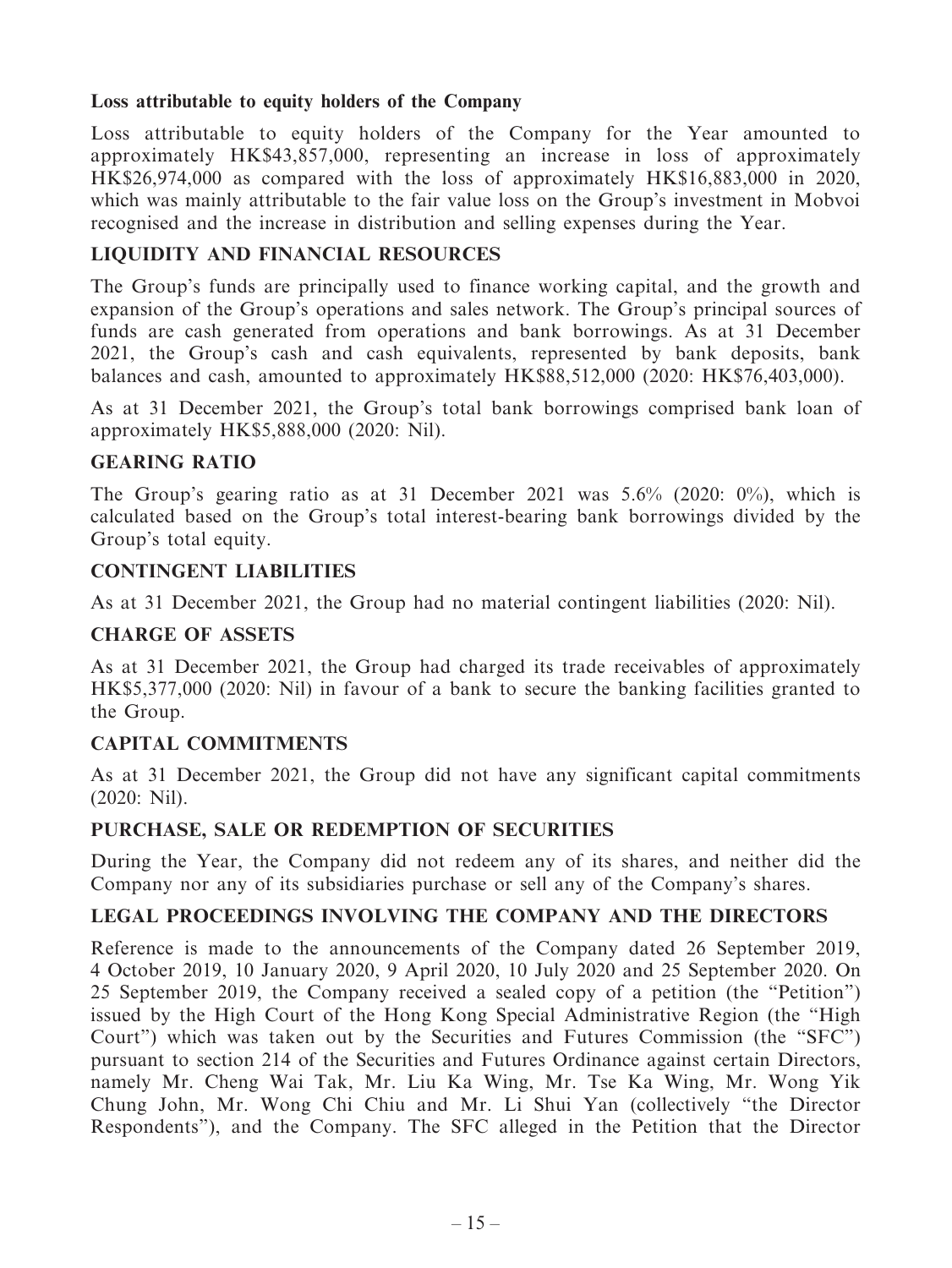Respondents had breached their duties as directors of the Company in relation to the disposal of a subsidiary of the Company holding an approximately 50.14% shareholding in 尚立光電股份有限公司 (Shinyoptics Corporation\*) (details of such disposal were disclosed in the announcement of the Company dated 22 December 2016). As the Company is only a nominal respondent to the Petition and pursuant to the order of the High Court, the Company is not required to actively participate in the legal proceedings in respect of the Petition.

As detailed in the Company's announcement dated 25 September 2020, with effect from 25 September 2020, pending the outcome of the legal proceedings of the Petition, the Director Respondents have been suspended from their duties as Directors. Mr. Cheng has also been suspended from his duties as the Chairman of the Board and the Chief Executive Officer ("CEO") of the Company. Mr. Kan Man Wai, an independent non-executive Director, has been appointed as the acting Chairman in place of Mr. Cheng. The function of the CEO is shared among the management staff of the Company and other members of the Board.

The Company understands the Director Respondents disagree with the allegations of the SFC in the Petition, and intend to vigorously contest the Petition. As at the date of this announcement, the legal proceedings of the Petition are ongoing.

# **CORPORATE GOVERNANCE PRACTICES**

The Company is committed to achieving high standards of corporate governance with a view to safeguarding the interests of its shareholders. To accomplish this, save as set out below, the Company has adopted the principles and the code provisions of the Corporate Governance Code (the "CG Code") contained in Appendix 15 of the GEM Listing Rules.

Throughout the Year, the Company had complied with all the code provisions of the CG Code for the time being in force.

# **AUDIT COMMITTEE**

The Company has established an audit committee on 20 January 2014 with written terms of reference in compliance with Rule 5.28 of the GEM Listing Rules and code provision C.3 of the CG Code. As at the date of this announcement, the audit committee consists of three independent non-executive Directors, namely, Ms. Hsu Wai Man Helen, who has the appropriate accounting and related financial management expertise and serves as the chairperson of the audit committee, Mr. Cho Chi Kong and Mr. Kan Man Wai. The audited annual results of the Group for the Year have been reviewed by the audit committee.

### **ANNUAL GENERAL MEETING**

It is proposed that the forthcoming annual general meeting of the Company (the "AGM") will be held on Friday, 17 June 2022. A notice convening the AGM will be published and despatched to the shareholders of the Company in the manner required by the GEM Listing Rules in due course.

<sup>\*</sup> for identification purpose only